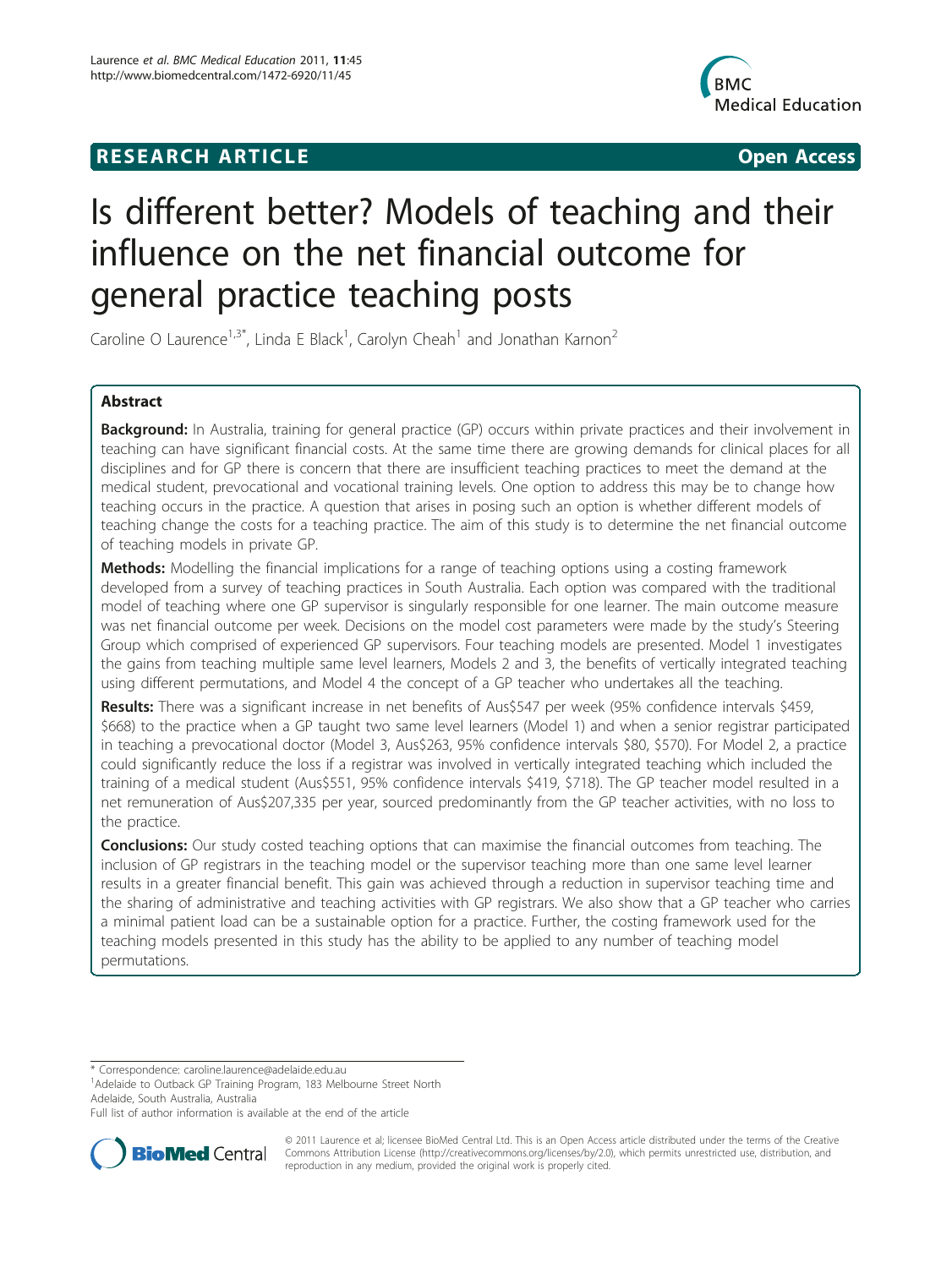## Background

In Australia there is an increasing demand for medical clinical placements reflecting the increasing numbers of students being trained [[1\]](#page-7-0). For most medical disciplines the provision of clinical placements is offered through their work within a teaching hospital, but for general practice (GP), this mainly occurs within the community, and in private practice. In addition to the increased volume of trainees requiring placements in GP, there are also changes to the timing and length of placements. For example, several of the new medical schools in Australia require medical students to be placed in general practices from their first year of training, and as they progress through training these student placements will vary in length up to and including 12 months duration depending on curriculum training requirements. Additionally, the introduction of the Prevocational GP Placement Program (PGPPP) now sees an increasing proportion of junior doctors (PGY1- interns, PGY2 and PGY3) undertaking generalist medical rotations in GP as part of their pre-speciality medical training. These placements are in addition to a growing number of registrars, through the Australian General Practice Training Program, who are required to undertake the bulk of their speciality training within GP training environments.

There is growing concern that there are not sufficient practices to accommodate the increasing teaching load at the medical student, prevocational and vocational training levels. One option to address the increased demands for clinical placements in GP is to increase the number of trainees (across the vertical continuum) placed in practices that are already involved in teaching with commensurate support [[2](#page-7-0)]. Another option is to recruit more practices to take up teaching responsibilities. However, Laurence et al [[3\]](#page-7-0) has shown that there are significant financial costs associated with teaching in private practice that need to be measured against potential financial benefits when deciding to become a teaching practice. A further option is to change how GP teaching occurs within a private practice. Different models of teaching may increase the teaching capacity of a practice whilst reducing the costs of teaching to a practice at the same time.

The aim of this study is to determine the net financial outcome of various teaching models that currently exist and/or could exist in GP compared with the traditional method of one GP supervisor with singular responsibility for one learner.

## Medical training in General Practice in Australia

Medical students, prevocational doctors (interns and PGY2-3) and vocational level GP registrars in Australia are all trained within general practices, to a varying degree, mostly depending on their regional location. During medical school training, students are placed in general practices at each year of their clinical training with the length varying from one week to 12 months. The Australian Government also funds a number of training posts in GP to conduct prevocational training through the PGPPP [[4\]](#page-7-0). Under this program, Interns (PGY1) and PGY2-3 doctors undertake between a 10 and 12 week or three month rotation respectively in GP. GP vocational training is delivered through 17 Regional Training Providers (RTPs) who each partner with their local network of general practices, all under the auspice of the Australian General Practice Training Program [\[5](#page-7-0)]. GP registrars spend a minimum of two out of their three or four year program based in a GP. During this time the registrars will move from junior (GPT1 and GPT2) to senior (GPT3) registrar training levels.

For both PGPPP and GP vocational training there is a minimum amount of scheduled or formal teaching time with the supervisor. The amount varies between the different training levels and are specified in the PGPPP (Practice) Guidelines [[6](#page-7-0)] for junior doctors and the Training Post Standards from the Royal Australian College of General Practitioners [[7\]](#page-7-0) for GP registrars. For PGPPP trainees it is a minimum of one hour per week, for GPT1 it is three hours per week and for GPT2 one and half hours per week while there is no minimum required for GPT3. At each of these levels of training some financial subsidies are provided to general practitioners and practices involved in teaching. The amounts vary substantially across the training levels that make up the vertical training continuum. Also distinct stages of training within each level of training, attract differing subsidy amounts.

# Methods

## Teaching models

Three categories of teaching models were developed that reflect current and/or proposed teaching options deemed feasible in GP in Australia. The three categories are described in Table [1](#page-2-0).

From these three categories, four model types have been presented in this paper. The categories and models were developed in consultation with experienced GP supervisors involved in teaching medical students, prevocational doctors and/or vocational registrars within the Adelaide to Outback GP Training Program (AOGP) region [\[8](#page-7-0)]. This group of five experts made up the study Steering Group. The role of the Steering Group was to determine the degree of change to each cost parameter if activities were shared or transferred between supervisors and registrars. This was based on their experience with the models within their own practices.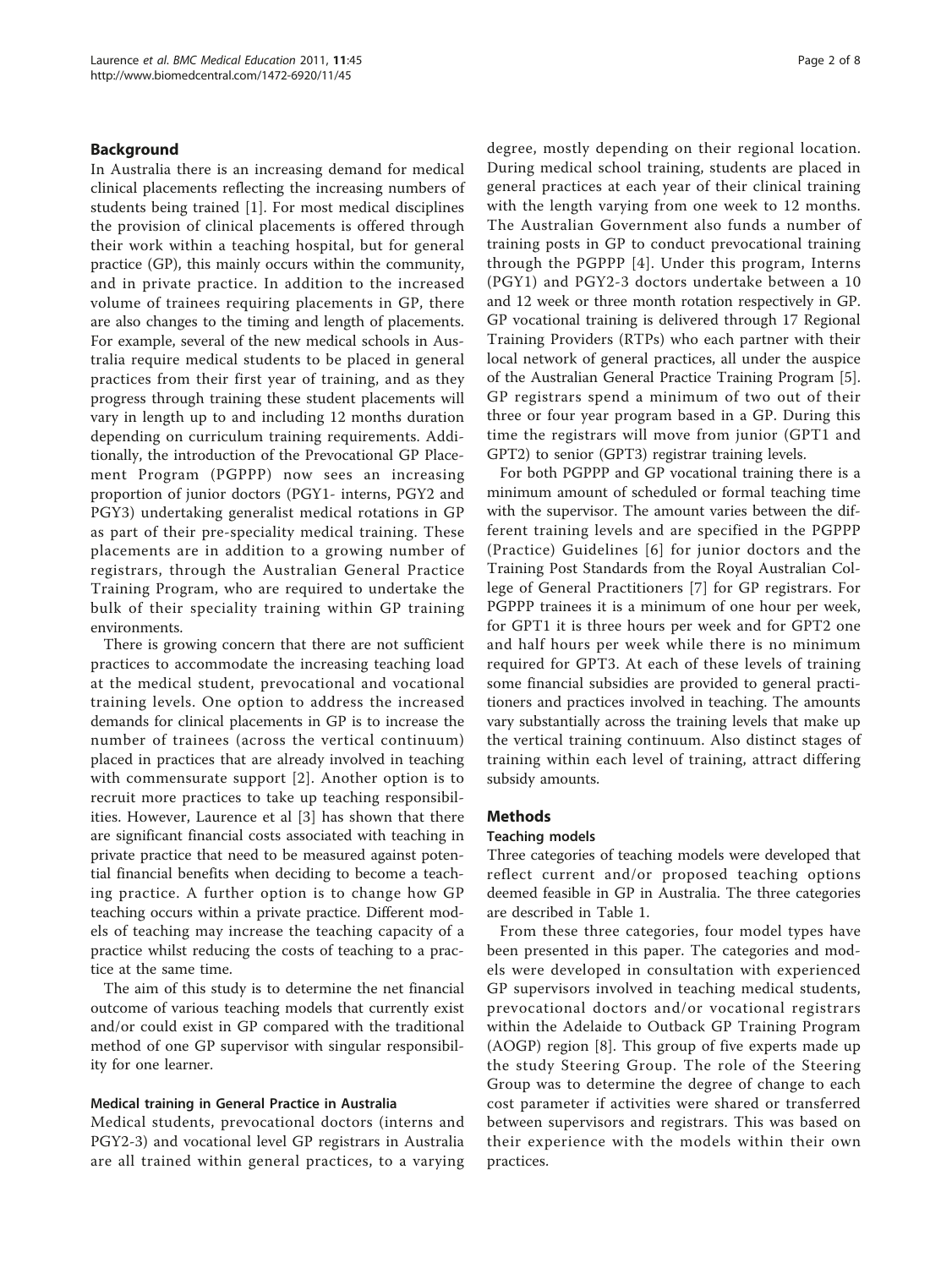<span id="page-2-0"></span>

|  |  | Table 1 Description of the teaching model categories |  |  |  |  |  |
|--|--|------------------------------------------------------|--|--|--|--|--|
|--|--|------------------------------------------------------|--|--|--|--|--|

| Category 1 Concurrent teaching of same level-learners: this model<br>facilitates economies of scale from a supervisor integrating<br>their teaching of more than one same level learner                                                                                                                     |
|-------------------------------------------------------------------------------------------------------------------------------------------------------------------------------------------------------------------------------------------------------------------------------------------------------------|
| Category 2 Vertically integrated teaching across different levels of<br>learners: these models incorporate vertically integrated<br>teaching where a GP registrar, along with the GP<br>supervisor, participates in teaching                                                                                |
| Category 3 A 'GP Teacher' undertaking all required teaching across all<br>levels of learners: this model incorporates all required<br>teaching activity plus a significant percentage of the<br>supervisory responsibility into the 'GP Teacher's' workload<br>with only a minimal independent patient load |

The costing framework reported in a related study [\[3](#page-7-0)], undertaken in 2007, was used to prepare the net financial outcome of each teaching model presented in this study. The cost variables included in both analyses were: direct teaching costs, which included preparation time for teaching and additional time teaching added to supervisor's session (incorporating formal teaching and corridor teaching); administrative costs which included staff and GP administration time; and infrastructure costs which included room rental foregone and accommodation rental. In the 2007 study the above variables were used to determine the costs associated with the traditional method of teaching (ie one general practitioner undertaking the singular teaching of one learner) regardless of level, type and number of learners in the practice. The mean times and costs from the previous study formed the basis of the teaching models developed for this study and the results from that study, updated to 2010 prices, are provided in Additional file [1.](#page-7-0) The net financial outcome of each teaching model in this study has been compared to the net financial outcome of undertaking the same volume of teaching as per each model but using the traditional method of teaching for every learner. The prices for both versions of GP teaching have been updated as of January 2010.

The two key underlying assumptions used in the costing framework for all the teaching models in this study were:

• Teaching time attributed to GP supervisors and GP registrars is converted to income foregone using the agreed consulting level for each doctor level.

• The practice would compensate the GP registrar's loss of income (ie the practice pays the registrar for teaching based on the above agreed income foregone formula).

## Cost parameters

For Model types 1, 2 and 3, the cost parameters were adapted for the GP supervisor in accordance with how much of the teaching responsibilities they varied through economies of scale and/or delegated to the registrar. Specifically for Models 2 and 3, which included registrars in the teaching, the changes to the cost parameters included:

• A transfer of costs to the GP registrar such as teacher up-skilling

• A sharing of costs between the GP supervisor and the GP registrar, such as GP administrative time

• An increase in costs against the GP supervisor for supervisor teaching time with the registrar to accommodate increased support for teaching (that is teachthe-teacher time).

• No change in costs that were not affected by change in teaching profile and personnel, such as staff administrative time or infrastructure costs.

The above adaptations were represented as percentage changes from the model when costed using the traditional method of teaching. These percentage changes were determined by the Steering Group based on their experience with input from AOGP Board members. The details on the cost parameter percentage changes for Model 1-3 are shown in Table [2](#page-3-0) and in Table [3](#page-4-0) for Model 4.

## Statistical analysis

Probabilistic sensitivity analysis (PSA) was undertaken to estimate confidence intervals around the expected costs and benefits for each newly developed model and their comparisons. The PSA involved defining probability distributions to represent the uncertainty around the true value of each input parameter for which confidence intervals were estimated. Given the nature of the parameters-bounded by zero and with a positive skew-log normal distributions were used to represent the uncertainty, with the distribution parameters being informed by the survey responses. A Monte Carlo simulation was then undertaken in which 1,000 iterations of the model were evaluated. Each iteration involved the random sampling of parameter values from the defined probability distributions, which informed a distribution of the financial outcomes for each model of teaching. The  $2.5<sup>th</sup>$ and 97.5<sup>th</sup> percentile values from the PSA informed the 95% confidence limits for each training model.

## Results

# Category 1-Model 1-Concurrent teaching of same level learners

Model 1 involves a GP supervisor teaching two junior GP registrars (GPT1) in his/her practice. This model takes into account economies of scale that may occur for the practice and supervisor when integrating the teaching of two registrars at the same level.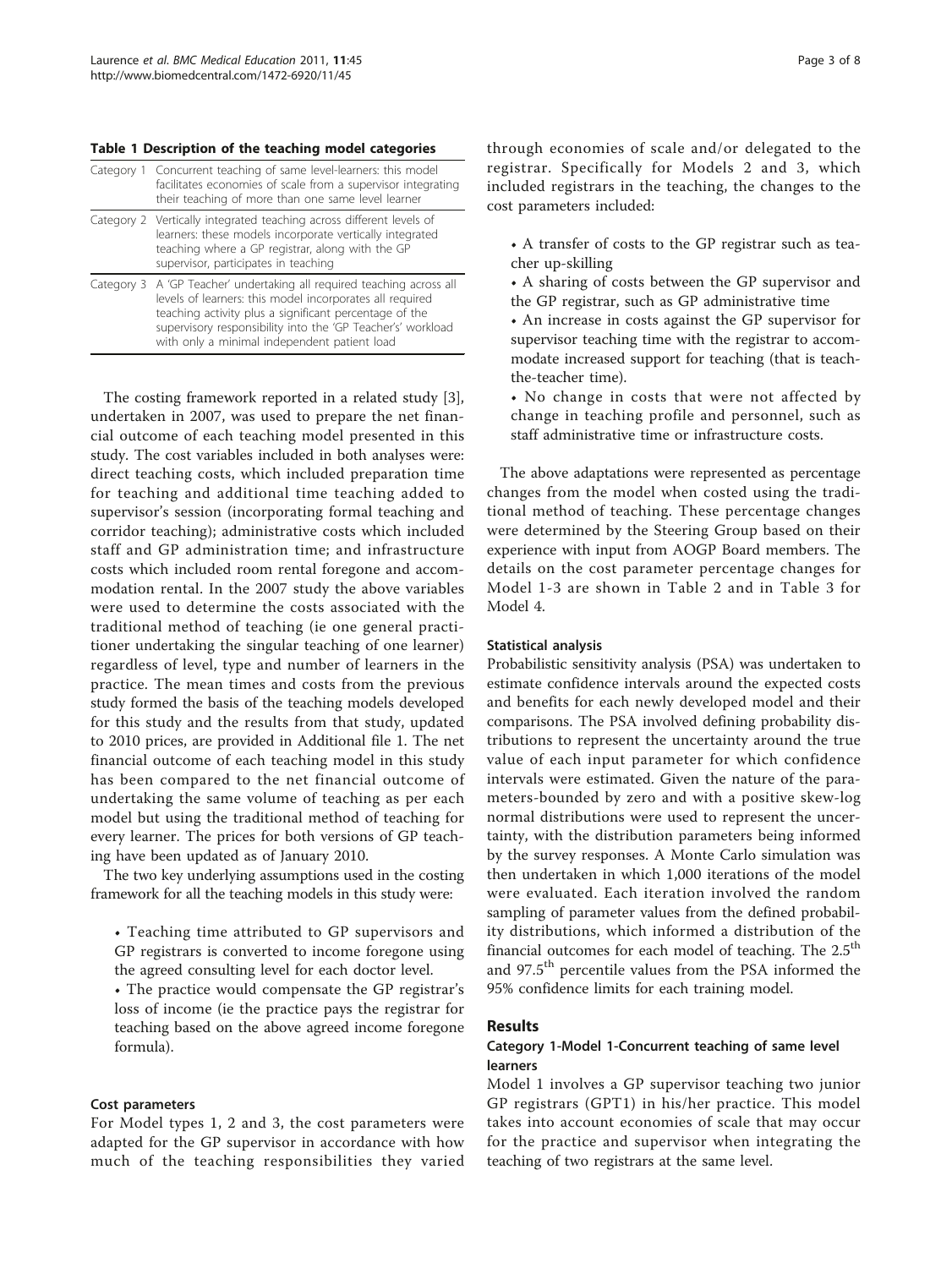| <b>Description</b>                                      | Model 1                                         |                                                     | Model 2                                              |                                                     | Model 3                                                                                                         |                     |                                      |                          |  |
|---------------------------------------------------------|-------------------------------------------------|-----------------------------------------------------|------------------------------------------------------|-----------------------------------------------------|-----------------------------------------------------------------------------------------------------------------|---------------------|--------------------------------------|--------------------------|--|
|                                                         | GP supervisor teaching<br>two junior registrars |                                                     | GP supervisor teaching one junior<br>medical student | registrar. Registrar teaching one junior            | GP supervisor teaching one senior registrar<br>and one senior medical student. Registrar<br>teaching one intern |                     |                                      |                          |  |
| Cost parameters                                         | GP supervisor                                   | <b>GP</b> supervisor                                |                                                      | GP registrar                                        | <b>GP</b> supervisor                                                                                            |                     |                                      | GP<br>registrar          |  |
|                                                         | Two junior registrars<br>(GPT1)                 | <b>Junior</b><br>medical<br>student<br>$(4th$ year) | Junior<br>registrar<br>(GPT2)                        | <b>Junior</b><br>medical<br>student<br>$(4th$ year) | <b>Senior</b><br>medical<br>student<br>$(6th$ year)                                                             | Intern<br>(PGY1)    | <b>Senior</b><br>registrar<br>(GPT3) | Intern<br>(PGY1)         |  |
| Preparation time                                        | $-25$                                           | $-75$                                               | No change                                            | $+100$                                              | No change                                                                                                       | -75                 | No change                            | $+100$                   |  |
| Additional time to session                              | $-20$                                           | -80                                                 | $+20$                                                | $+100$                                              | No change                                                                                                       | $-80$               | $+30$                                | $+100$                   |  |
| Staff Admin time                                        | $-30$                                           | No change                                           | No change                                            | $\overline{\phantom{a}}$                            | No change                                                                                                       | <b>No</b><br>change | No change                            | $\overline{\phantom{a}}$ |  |
| GP Admin time                                           | No change                                       | $-75$                                               | No change                                            | $+100$                                              | No change                                                                                                       | $-25$               | No change                            | $+25$                    |  |
| Teacher upskilling time                                 | $-50$                                           | $-100$                                              | No change                                            | $+100$                                              | No change                                                                                                       | $-100$              | No change                            | $+100$                   |  |
| Infrastructure-room rental<br>foregone and house rental | No change                                       | No change                                           | No change                                            | $\overline{\phantom{a}}$                            | No change                                                                                                       | No.<br>change       | No change                            | $\overline{\phantom{a}}$ |  |

## <span id="page-3-0"></span>Table 2 Percentage changes in cost parameters from comparison model for each teaching model

GPT1 = the first six month placement for a GP registrar in community general practice and was previously referred to as Basic Term. They are referred to as junior registrars. GPT2 = the second six month placement for a GP registrar in community general practice and was previously referred to as Advanced Term. They are referred to as junior registrars GPT3 = third six month placement for a GP registrar in community general practice and was previously referred to as the first part of a 12 month Subsequent Term. They are referred to as senior registrars. 6th year = a medical student in the last year of medical school at the University of Adelaide and deemed a senior medical student. 4th year = a medical student in their first clinical year at the University of Adelaide and deemed a junior medical student.

In this model the assumption is that some formal teaching would occur jointly with both registrars as well as individual teaching per week. For junior registrars, three hours of teaching per week is required and in this model, joint dedicated teaching would occur 1.5 hours per week and the remaining 1.5 hours would be individual teaching for each registrar. This reduces a supervisor's teaching time from six hours to 4.5 hours per week. Opportunistic teaching would remain the same as if teaching two registrars, although preparation time by the supervisor would decrease by 25%. Staff administration time would reduce by 30% but the GP administrative time would remain the same (for example both registrars would require independent formative assessment). Teacher upskilling would occur only once. There would be no change to infrastructure costs.

The net financial outcome of this concurrent teaching model (Model 1) compared with the traditional method of teaching two independent GP registrars is shown in Table [4.](#page-5-0) Both versions provide a net financial benefit for the practice for teaching, but Model 1 increases the benefit by Aus\$547 per week, which is significant (95% CI \$459, \$668).

# Category 2-Model 2-Vertically integrated teaching across registrar and medical student level

This model is the first of the vertically integrated permutations. Model 2 includes a GP supervisor teaching a junior registrar in their second community term (GPT2) and this registrar teaches a 4th year medical student in the practice.

In this model, the GP supervisor retains some responsibility for the medical student, but at a reduced level. Additionally, the GP supervisor does not attend the teacher upskilling for the medical student, transferring this responsibility to the GP registrar (100%). However, as the GP registrar may be a relatively inexperienced medical teacher, some additional time to the GP registrar teaching sessions may include teacher training. Therefore the GP supervisor's additional time to session for teaching a registrar would increase by 20%. There are no changes to infrastructure costs.

The net financial outcome of this vertically integrated teaching model (Model 2) compared with the traditional method of teaching the same number and type of learners are shown in Table [4](#page-5-0). The net financial outcome for both the traditional approach and Model 2 is a net financial loss to the practice from teaching, but Model 2 significantly reduces the loss by Aus\$551 per week (95% CI \$419, \$718). This model reduced the loss to the practice from teaching a junior registrar and a 4th year medical student from -Aus\$1286 per week (95% CI -\$1763, -\$917) to -Aus\$753 per week (95% CI -\$1102, -\$429).

# Category 2-Model 3-Vertically integrated teaching across registrar, intern and medical student level

Model 3 is the second example of a vertically integrated teaching permutation and includes a GP supervisor teaching a senior medical student (6th year) and a senior registrar (GPT3), with the registrar teaching an intern doctor (PGY1).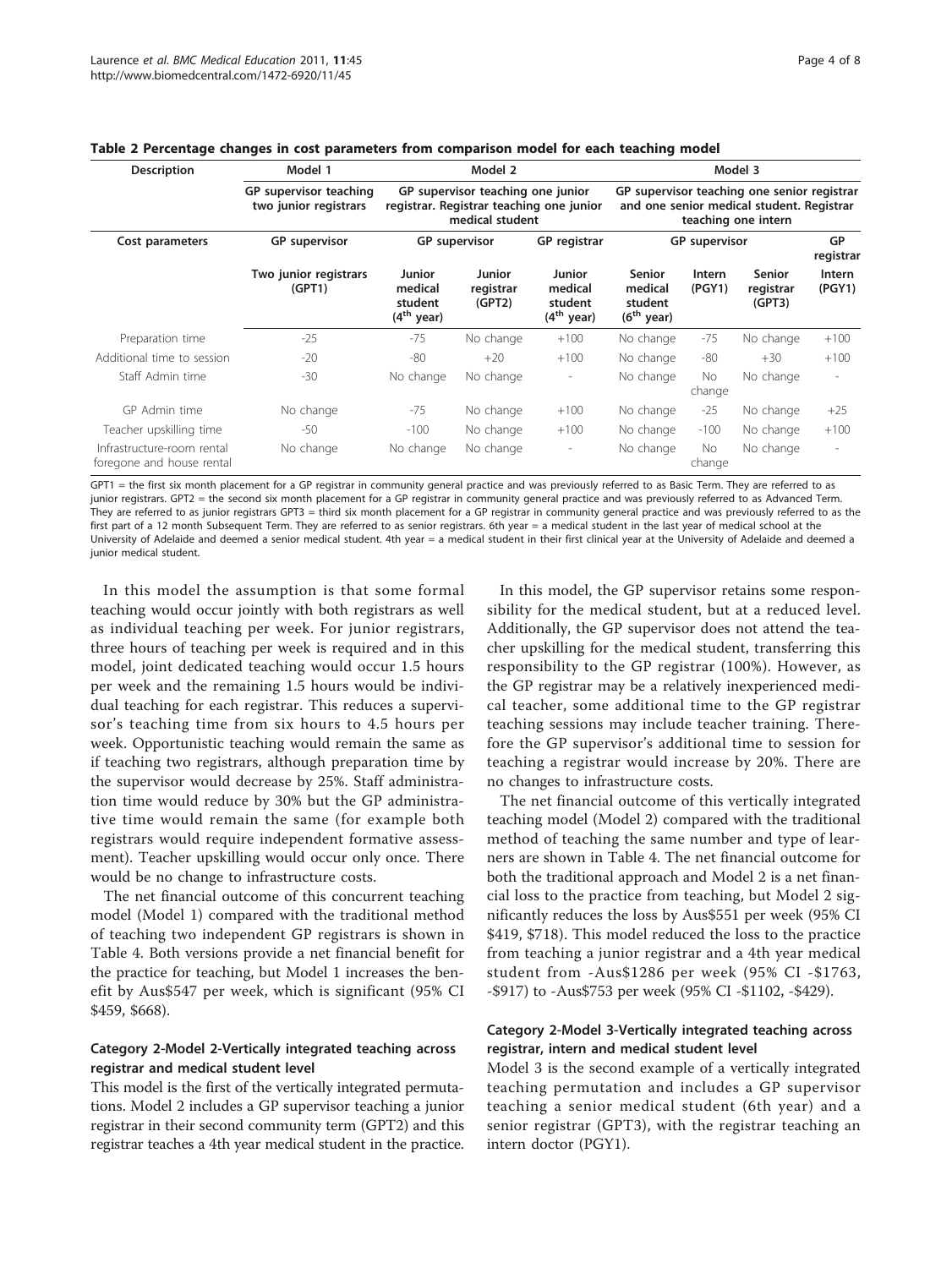|                                                                                 | <b>Assumptions</b>                                                                                                                                                                                 | Unit cost and benefits and data source (Aus\$)                                                                                                                                                    |  |  |  |
|---------------------------------------------------------------------------------|----------------------------------------------------------------------------------------------------------------------------------------------------------------------------------------------------|---------------------------------------------------------------------------------------------------------------------------------------------------------------------------------------------------|--|--|--|
| Efficiencies in teaching                                                        | 25% efficiencies due to economies of scale by having a<br>GP Teacher                                                                                                                               |                                                                                                                                                                                                   |  |  |  |
| GP teacher does all teaching<br>and supervision                                 | Increased service provision by other general<br>practitioners                                                                                                                                      |                                                                                                                                                                                                   |  |  |  |
| Sessional work                                                                  | GP teacher has small independent patient load-does 3<br>sessions per week (based on 3.5 hours per session). 80%<br>of billing retained by GP Teacher.                                              | GP hourly rate based on 4 Level B ( $2 \times$ MBS fee \$34.40+<br>$2 \times$ AMA fee \$64) +100% bulk billing item (mean \$8.35<br>of urban and rural location rate). Source: AMA                |  |  |  |
| Medical students-GP teacher<br>undertakes clinical teaching<br>and patient load | 15 hours medical student teaching per week 7 hours of<br>which involves seeing patients (2 per patients per hour).<br>GP teacher receives 100% of billings                                         | GP hourly rate based on 4 Level B ( $2 \times MBS$ fee \$34.40+<br>$2 \times$ AMA fee \$64) +100% bulk billing item (mean \$8.35<br>of urban and rural location rate): Source: AMA                |  |  |  |
|                                                                                 | Receives all teaching allowance Practice Incentive<br>Payment                                                                                                                                      | \$100 per session (3 hours)-max 2 session per day<br>through Medicare Australia                                                                                                                   |  |  |  |
| Interns-GP teacher has<br>teaching and supervisory<br>role                      | GP teacher receives 100% of income generated by the<br>interns                                                                                                                                     | Interns-Income per patient \$453.38 (based on Item 23<br>100% fee + bulk billing item) and mean number of<br>patients seen per week from AOGP database                                            |  |  |  |
|                                                                                 | Receives all teaching allowance from PGPPP                                                                                                                                                         | \$43,680 per annum (urban) or \$38,400 per annum (rural)<br>for PGY1<br>Source: GPET funding                                                                                                      |  |  |  |
| GP registrars-GP Teacher<br>has teaching role                                   | GP teacher receives teaching allowance and<br>practice component of registrar income                                                                                                               | \$32,296 per year for GPT1<br>Source: GPET funding (GP Registrars)                                                                                                                                |  |  |  |
| Practice                                                                        | Practice retains all practice subsidies                                                                                                                                                            | Interns-\$29,000 per annum<br>GPT1 Registrar-\$32,296 per year<br>Source: GPET funding (GP Registrars)                                                                                            |  |  |  |
|                                                                                 | Practice retains % GP registrar income                                                                                                                                                             | 45% of income generated by GP registrar<br>GP Registrar income-Income per patient \$50.39 (based<br>on Level B (half MBS fee \$34.40+ half AMA fee \$64 +<br>100% bulk billing item). Source: AMA |  |  |  |
|                                                                                 | Practice retains 20% of income generated by the GP<br>teacher from their 3 independent sessions per week                                                                                           |                                                                                                                                                                                                   |  |  |  |
|                                                                                 | Costs of teaching by GP and practice accounted for but<br>with an efficiency saving of teaching time by 25%                                                                                        |                                                                                                                                                                                                   |  |  |  |
|                                                                                 | The practice retaining 30% of income generated by the<br>other general practitioners during the 10 hours they are<br>now no longer involved in teaching (based on only<br>saving 50% of that time) | GP income: hourly rate based on 4 Level B ( $2 \times$ MBS fee<br>$$34.40+ 2 \times$ AMA fee \$64) +100% bulk billing item<br>(mean \$8.35 of urban and rural location rate). Source:<br>AMA      |  |  |  |

<span id="page-4-0"></span>Table 3 Assumptions, unit costs and benefits and data source for the GP Teacher model

AMA = Australian Medical Association MBS = Medicare Benefits Schedule GPET = General Practice Education and Training Ltd.

In this model, the GP supervisor retains full responsibility for teaching the senior medical student and the senior GP registrar. Whilst the supervisor retains a high level of responsibility for the intern, their direct supervisory and teaching responsibilities for the intern are reduced. In this model, the registrar takes on a significant portion of the responsibility for GP administration as well as their in-practice supervision and teaching. On this basis they also attend the teacher upskilling related to intern teaching. The GP supervisor continues to attend teacher upskilling relating to the medical student and registrar, but no longer is required to attend the intern related teaching upskilling. As with the previous model there is a teacher training element for the registrar, adding to a GP supervisor's time with the registrar. There are no changes to infrastructure costs.

The net financial outcome of this vertically integrated teaching model compared with the traditional

method involving the same number and type of learners is shown in Table [4](#page-5-0). The net financial outcome for Model 3 is a net financial benefit of \$218 per week for the practice from teaching while the traditional model is a net financial loss of \$45 per week. Model 3 provides an additional net financial benefit of Aus\$263 per week for the practice which is significant (95% CI \$80, \$570).

## Category 3-Model 4 -GP Teacher

Model 4 revolves around the inclusion of a GP Teacher whose main role is to undertake all the teaching and the predominant load of the supervision within a practice, with a minimum independent patient load (see Table 3). This model includes teaching a 4th year medical student, an intern and a junior registrar (GPT1). This model results in the GP Teacher's activities bringing in a net remuneration of Aus\$207,335 per year with no loss to the practice (Table [5](#page-6-0)).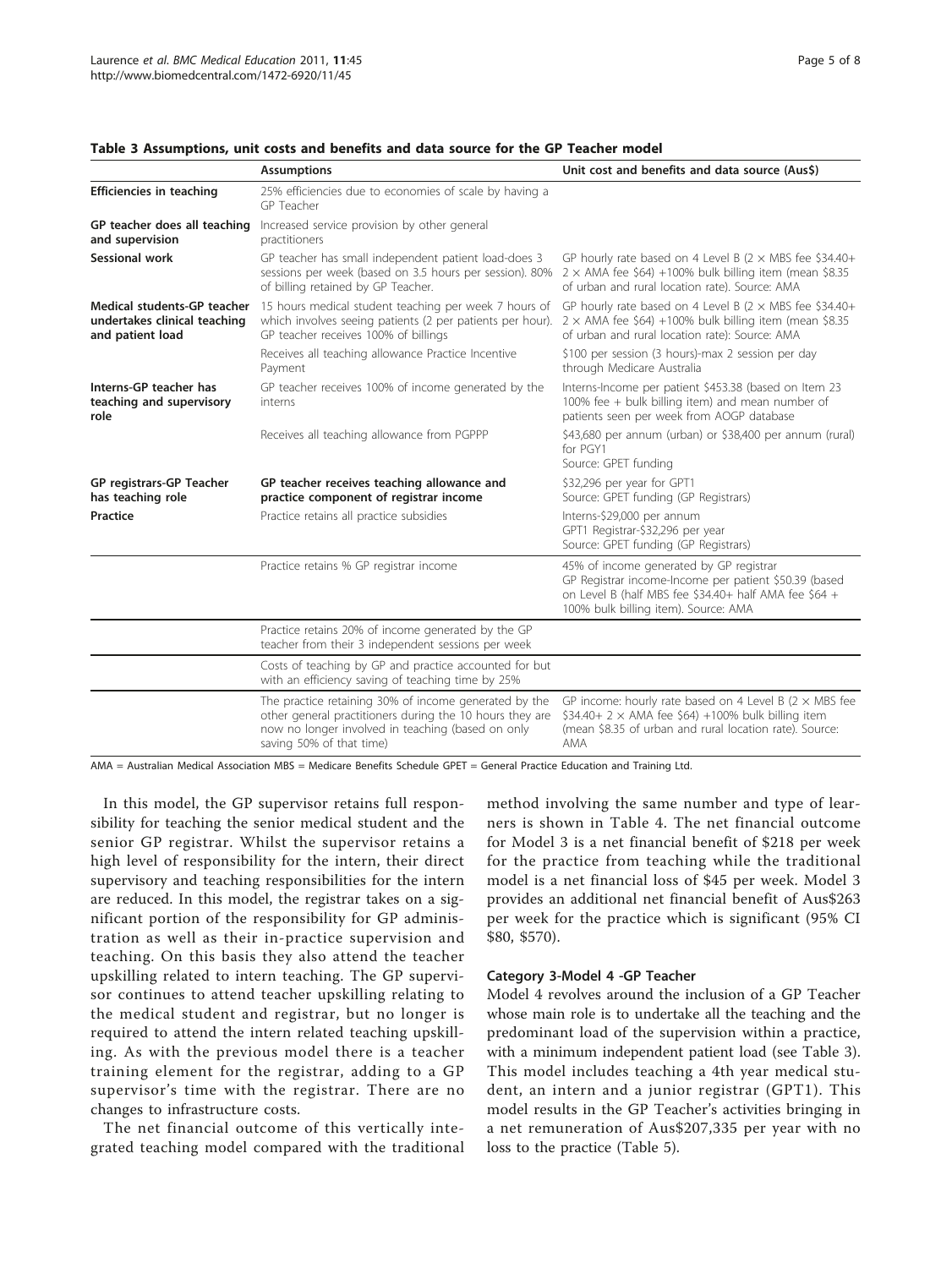|                               | <b>MODEL 1-Concurrent learners</b> |                                          |                                                          | MODEL 2-Vertically integrated teaching |                                          |                                                              | MODEL 3-Vertically integrated teaching |                                          |                                                        |
|-------------------------------|------------------------------------|------------------------------------------|----------------------------------------------------------|----------------------------------------|------------------------------------------|--------------------------------------------------------------|----------------------------------------|------------------------------------------|--------------------------------------------------------|
|                               | Model 1<br>(95% Cls)               | <b>Traditional</b><br>model<br>(95% Cls) | Difference:<br>Model-<br><b>Traditional</b><br>(95% Cls) | Model 2<br>(95% Cls)                   | <b>Traditional</b><br>model<br>(95% Cls) | <b>Difference: Model-</b><br><b>Traditional</b><br>(95% Cls) | Model 3<br>(95% Cls)                   | <b>Traditional</b><br>model<br>(95% Cls) | Difference (Model-<br><b>Traditional)</b><br>(95% Cls) |
| <b>COSTS</b>                  |                                    |                                          |                                                          |                                        |                                          |                                                              |                                        |                                          |                                                        |
| Direct teaching<br>activities | 1781                               | 2243                                     | $-462$                                                   | 1315                                   | 2659                                     | $-1344$                                                      | 2460                                   | 3518                                     | $-1058$                                                |
| Administrative<br>activities  | 92                                 | 121                                      | $-28$                                                    | 73                                     | 102                                      | $-29$                                                        | 165                                    | 160                                      | 5                                                      |
| Teacher upskilling            | 57                                 | 113                                      | $-57$                                                    | 56                                     | 91                                       | $-36$                                                        | 99                                     | 137                                      | $-38$                                                  |
| Infrastructure                | 1493                               | 1493                                     | 0                                                        | 898                                    | 898                                      | $\circ$                                                      | 1724                                   | 1724                                     | $\circ$                                                |
| <b>Total costs</b>            | 3424<br>(3073, 3903)               | 3971<br>(3533, 4569)                     | $-547$<br>$(-668, -459)$                                 | 2341<br>(2114, 2606)                   | 3750<br>(3403, 4205)                     | $-1409$<br>$(-1732, 1167)$                                   | 4448<br>(4129, 4884)                   | 5539<br>(4924, 6599)                     | $-1091$<br>$(-1894, -653)$                             |
| <b>BENEFITS</b>               |                                    |                                          |                                                          |                                        |                                          |                                                              |                                        |                                          |                                                        |
| Income to practice            | 3206                               | 3206                                     | 0                                                        | 658                                    | 1516                                     | $-858$                                                       | 2140                                   | 2968                                     | $\circ$                                                |
| Rental subsidy                | 80                                 | 80                                       | 0                                                        | 40                                     | 40                                       | 0                                                            | 148                                    | 148                                      | $-827$                                                 |
| Teacher upskilling<br>payment | 92                                 | 92                                       | 0                                                        | 46                                     | 46                                       | $\circ$                                                      | 62                                     | 62                                       | $\circ$                                                |
| Teaching allowance            | 600                                | 600                                      | 0                                                        | 150                                    | 150                                      | $\circ$                                                      | 1739                                   | 1739                                     | $\circ$                                                |
| Practice subsidy              | 448                                | 448                                      | $\Omega$                                                 | 112                                    | 112                                      | $\Omega$                                                     | 577                                    | 577                                      | $\circ$                                                |
| <b>Total benefits</b>         | 4426<br>(4161, 4708)               | 4426<br>(4161, 4884)                     | 0                                                        | 1606<br>(1428, 1750)                   | 2464<br>(2345, 2604)                     | $-858$                                                       | 4666<br>(4120, 4977)                   | 5493<br>(5317, 5687)                     | $-827$                                                 |
| <b>COST BENEFITS</b>          |                                    |                                          |                                                          |                                        |                                          |                                                              |                                        |                                          |                                                        |
| Total benefits                | 4426<br>(4161, 4708)               | 4426<br>(4161, 4884)                     | $\Omega$                                                 | 1606<br>(1428, 1750)                   | 2464<br>(2345, 2604)                     | $-858$<br>$(-1052, -724)$                                    | 4666<br>(4120, 4977)                   | 5493<br>(5317, 5687)                     | $-827$<br>$(-1378, -524)$                              |
| Total costs                   | 3424<br>(3073, 3903)               | 3971<br>(3533, 4569)                     | $-547$<br>$(-668, -459)$                                 | 2341<br>(2114, 2606)                   | 3750<br>(3403, 4205)                     | $-1409$<br>$(-1732, 1167)$                                   | 4448<br>(4129, 4884)                   | 5539<br>(4924, 6599)                     | $-1091$<br>$(-1894, -653)$                             |
| Net financial<br>outcome      | 1002<br>(460, 1448)                | 456<br>(199, 976)                        | 547(4<br>59, 668)                                        | $-753(-1102,4)$<br>29)                 | $-1286-1763$<br>917)                     | 551(419,<br>718)                                             | 218<br>$(-572, 736)$                   | $-45$<br>$(-1102,598)$                   | 263(80,570)                                            |

# <span id="page-5-0"></span>Table 4 Net financial outcome per week for various teaching models (Aus\$)

Note: totals not exact due to rounding.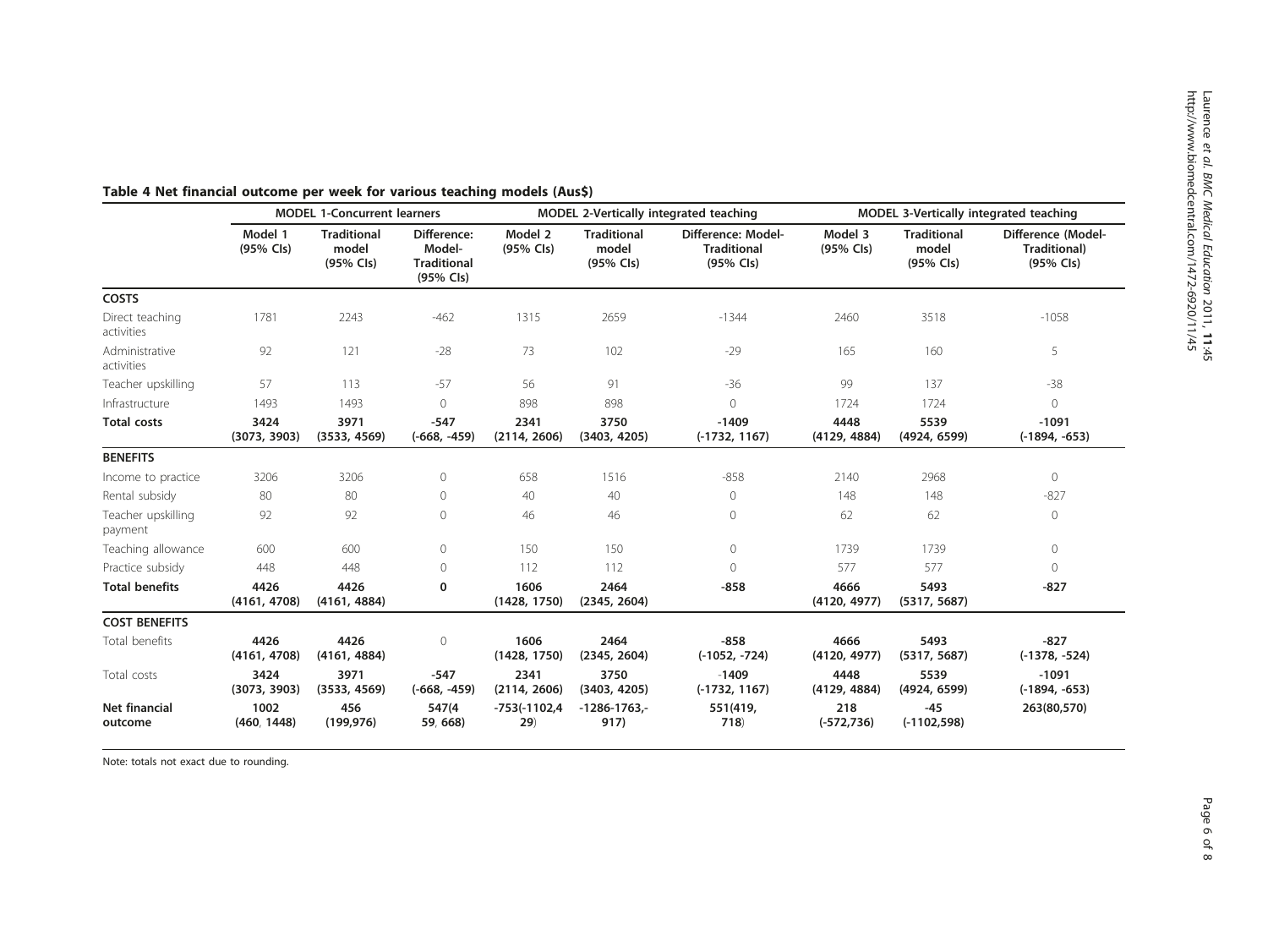## <span id="page-6-0"></span>Table 5 Per week costs and income/benefits of GP Teacher Model (Aus\$)

|                                                                                                                         | GP<br><b>Teacher</b> | Practice                 | Total |
|-------------------------------------------------------------------------------------------------------------------------|----------------------|--------------------------|-------|
| <b>TEACHING COSTS</b>                                                                                                   |                      |                          |       |
| <b>Total costs</b>                                                                                                      | 4240                 | 1904                     | 6144  |
| <b>INCOME/BENEFITS</b>                                                                                                  |                      |                          |       |
| Income generated by 'other general practitioners' not required to perform majority of teaching and supervisory<br>roles | ۰                    | 636                      |       |
| Income generated by GP independent clinical session                                                                     | 1794                 | 448                      |       |
| Income generated by GP Teacher signing off intern patients                                                              | 2332                 | $\overline{\phantom{a}}$ |       |
| Income generated by GP Teacher teaching medical students with patients                                                  | 747                  | $\overline{\phantom{a}}$ |       |
| Teaching benefits                                                                                                       | 3354                 | 929                      |       |
| <b>Total benefits</b>                                                                                                   | 8228                 | 2014                     | 10241 |
| <b>NET INCOME/BENEFIT</b>                                                                                               | 3987                 | 110                      | 4097  |

Total note exact due to rounding.

# **Discussion**

This study has compared four innovative models of teaching different level of learners in GP compared to the method of teaching in which each learner receives singular training from one GP supervisor. For Model 1 to 3, there was a significant financial gain to the practice when compared to the traditional method of teaching the same number and type of learners. An increase in the net financial outcome for the practice was found when a GP supervisor taught two same level learners as per Model 1 and when a senior GP registrar participated in teaching a junior doctor as per Model 3. For Model 2, a practice could reduce the loss caused by teaching medical students if they involve the registrar in the student's teaching. Model 4 demonstrated that by utilising current subsidies, identifying teaching efficiencies and maintaining a small independent patient load, a GP teacher could be viable within a teaching practice.

The results of this study builds on work developed by DeWitt [\[9](#page-7-0)] who has shown that a practice can reduce the impact of teaching on GP productivity by using a 'wave method' of teaching in a practice. What we have been able to do is progress this thinking by incorporating senior registrars in the teaching 'wave' and further calculate the net financial outcome from such models.

Different models of teaching will suit different settings such as rural community, different practice structures (solo, small or large group practice) as well as different stages of a practice's and practitioner's experience with teaching. Our results provide practices with teaching model options based on a comprehensive costing framework. They have a tool to assist them in their selection of a teaching model that will suit their non-financial needs whilst also maximising their net financial outcome from their involvement with teaching. For example, a supervisor new to teaching may select a simpler model, such as Model 1. As they gain skills in teaching they may then move onto a more complex vertically integrated teaching model such as Model 3 where other learners are teachers.

Using GP registrars in vertically integrated teaching is key to increasing the net financial outcome for a teaching practice. For these models to be successfully implemented, GP registrars will need to be skilled in teaching and be willing to teach. Apart from the recognised 'teach the teacher' element of training that was incorporated into the costing of these models, the RTPs involved in delivering vocational training may also need to consider incorporating a teacher training module into GP training. This recommendation is further supported by the new RACGP Curriculum which formally recognises the importance of teaching skills for registrars [[10](#page-7-0)].

Finally we have demonstrated that the concept of a GP Teacher, who provides all the teaching with a significant proportion of the supervision in a practice, whilst maintaining a small patient load, is both financially sustainable and a realistic option for practices to include in their decision-making with regard to suitable teaching models. This type of model may suit a range of general practitioners including recent graduates who purposefully want a blend of medically related activities in their work through to a GP supervisor who wants to maintain their interest in teaching whilst reducing their clinical patient load.

The costing framework that has been developed and used in this study demonstrates how such a tool can facilitate the cost benefit analysis of different teaching options by identifying the net financial outcomes associated with different permutations within each of the three categories of teaching models (multiple same level-learners; vertically integrated teaching; and 'GP Teacher'). It provides a calculation template that could be adapted to determine the costs and benefits involved